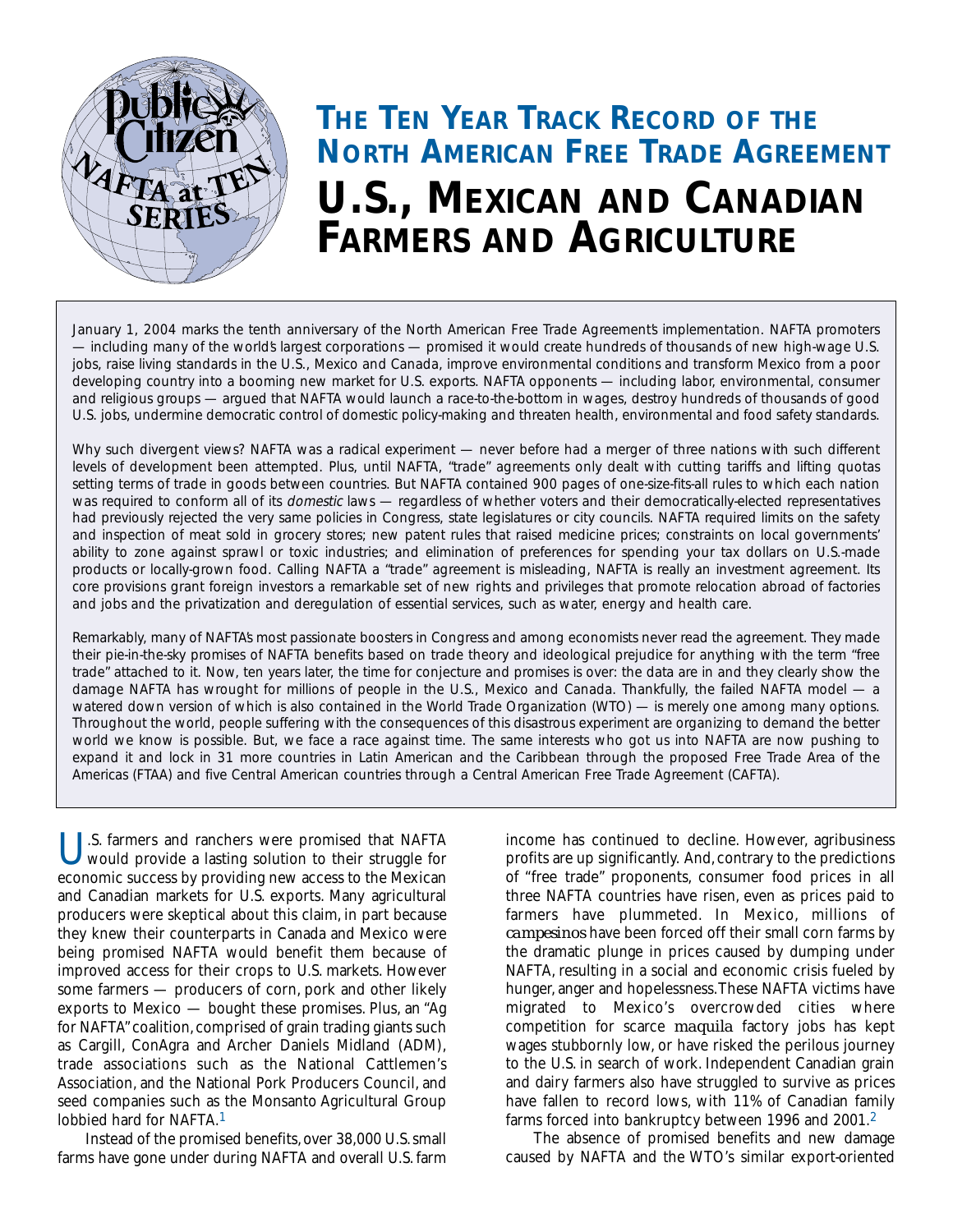agriculture policies has changed many U.S. farmers' opinions about these agreements. More and more producers, including those who initially bought the NAFTA promises, have come to oppose continuation of the same trade policies even as the Washington, D.C.-based trade associations allegedly representing these rural voters remain in cahoots with the grain trading, seed and implement corporations to push for FTAA and other expansions of the failed NAFTA model.

### *NAFTA'S AGRIBUSINESS TAKE-OVER*

The debate over NAFTA's agriculture terms was a proxy fight for a much broader issue: the future direction of U.S. and global agricultural policy. Given that food is a necessity of survival and that countries typically seek to ensure some level of food security through domestic production, most countries' farm policies — including in the U.S. — provide different treatment for agriculture than for other economic sectors. NAFTA greatly intensified a trend that had started several decades earlier towards replacing the food security model with a guiding principle pushed by agribusiness: that food should be treated like any other industry. The new goals included increasing export volumes, efficiencies-ofscale through massive factory pig and chicken farms and slaughter/packing plants, elimination of supply management, and incentives to maximize grain production levels regardless of demand levels.

NAFTA's agriculture rules — and the domestic policies that implemented this export-oriented model (such as the U.S. "Freedom to Farm Act") — cemented the U.S. shift toward prioritizing exports over domestic markets or producers. For instance, NAFTA required all three nations to eliminate limits on imports that had been used to manage domestic supplies of agricultural products both to ensure sufficient food supplies and to ensure that the market provided farmers a reasonable price for their crops. Quotas were transformed into tariffs to be phased out over 15 years. While NAFTA also required elimination of many programs relied upon by small producers, it allowed some government payments that mainly to go to large producers to continue.

The result was sadly predictable: farmers in the three NAFTA countries have been played off of each other by the major grain trading and food processing companies who exploited the removal of quotas and price floors to push prices paid to farmers downward in all three nations. It is a vicious circle of over-production and dumping: grain traders import stored wheat from Canada's previous harvest into the U.S. during the U.S. harvest, flood the market with supply, and thus depress prices paid to U.S. farmers — sometimes to below the cost of producing the crop. But, thanks to government payments, larger U.S. farms do not go broke but struggle on, continuing to produce the high volumes that help keep prices down and grain trader profits up.The same tactic using excess U.S. wheat is then used to drop Canadian prices with grain traders then buying that crop at artificially low prices — storing excess or shipping it to dump on a third market.

Meanwhile, U.S. corn farmers receive less than the cost of production for bushels of corn, which when dumped into Mexico has wiped out millions of Mexican farmers because they, like many small U.S. farmers, do no get government payments to help make up the difference between their cost of production and the market price.This scenario made possible thanks to specific NAFTA (and WTO) rules and their domestic implementation — has forced thousands of small-scale farmers in all three countries off their lands and helped a handful of huge agribusiness interests capture an ever-larger share of the markets worldwide.

Corporations like ADM, Cargill, and ConAgra have intensified their control over all areas of production.Over 80 percent of US corn is exported by three firms: Cargill,ADM and Zen Noh.<sup>3</sup>The four largest chicken firms controlled half of the U.S. processing and production market, and the top four U.S. beef packers controlled 81% of the U.S. market (9% higher than in 1990).<sup>4</sup> In December 2000, Tyson Foods merged with meatpacker IBP and became the world's largest marketer of beef, pork and chicken products.<sup>5</sup> The 10% of U.S. farms that are "large" farms (defined as those with gross sales in excess of \$250,000) now produce two-thirds of all agricultural goods on only  $32\%$  of agricultural land.<sup>6</sup> These large farms also receive the lion's share of U.S. government farm subsidies; by 2002, the top 10% of subsidy recipients collected 65% of total payments, a share worth \$7.8 billion.<sup>7</sup>

During a period in which independent, diversified farmers have struggled with chronically low prices, diminished income and debt, U.S. agribusinesses have prospered. Cargill's net earnings more than doubled between 1999 and 2003 — from \$581 million to \$1.29 billion.8 ConAgra's net income increased from \$437 million in 2000 to  $$774$  million in 2003.<sup>9</sup> ADM posted strong net earnings of \$511.1 million in 2003, while also spending \$3.5 billion on plant acquisition, construction, and expansions.The company also has a 50% interest in a wet corn milling plant in Mexico, a 29% interest in Gruma S.A and Associates (the world's largest producer and marketer of corn flour and tortillas with significant operations in Mexico), and major interest in joint wheat and corn operations with Gruma in both Mexico and the U.S. It also disclosed a 20% interest in Agricore United, one of Canada's largest agribusinesses.<sup>10</sup>

## *MANY U.S. FARMERS HURT*

Less than a quarter of all U.S. agricultural production is exported.11 The most consistent growth market for U.S. farmers has been the domestic consumer market. Yet NAFTA is designed to increase agricultural imports into the U.S. domestic market by guaranteeing market access for other countries' agricultural goods, even when domestic production more than meets domestic needs. As a result, U.S. farmers must constantly compete for domestic market share against a flood of agricultural imports from both Canada and Mexico even as grain trading companies sell the same crops grown in the U.S. to these countries.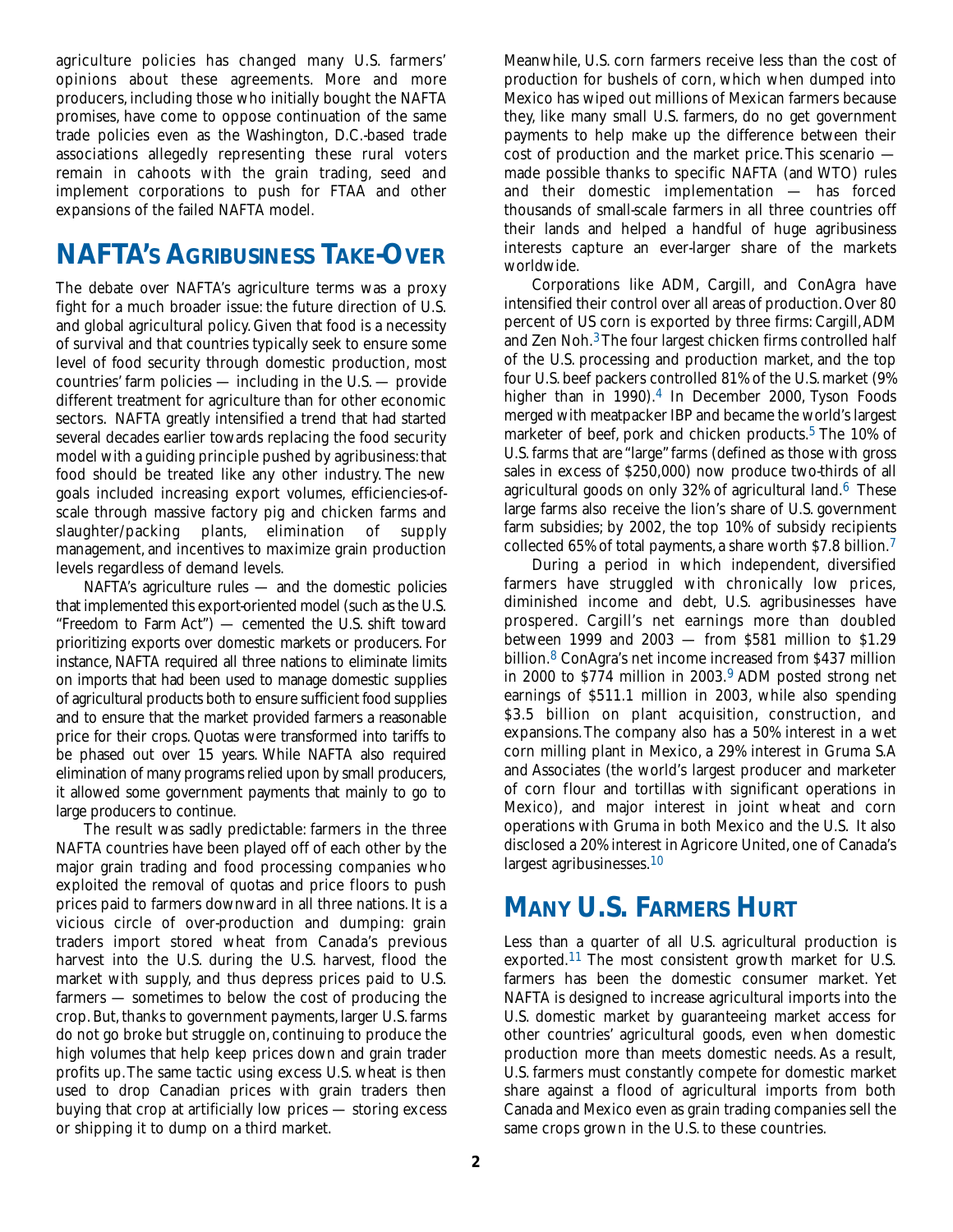It is increasing imports mandated by NAFTA's agricultural terms (and those in WTO) that have resulted in excess supply and a drop of over 40% in the prices paid U.S. farmers since 1995/96.12 At the same time, implementation of NAFTA meant the removal of critical domestic price support and commodity loan programs that made family farming economically viable in the U.S.

These low prices, program cuts and rising expenses have devastated small-scale, independent farmers. Between 1994 and 2001, the total contribution of agriculture to the U.S. economy declined by \$4 billion.<sup>13</sup> U.S. net farm income was \$36.2 billion in 2002 — 16% lower than the average net farm income for 1990-95.14 Total farm business debt rose for the 11th straight year in 2003, for a total increase of almost 50% since before NAFTA.15 Between 1995 and 2002, the U.S. lost  $38,310$  small farms,  $16$  and government studies predict that the future will remain tough for most U.S. farmers — 76% of farms were expected to have a negative cash flow in 2000-05.

### *'FREE TRADE' CONSUMER FRAUD*

Under NAFTA, the volume of trade in agricultural products has risen and low-priced imports have crashed prices paid to farmers for crops. Under free trade theory, while some farmers will lose from this scenario the economy overall is supposed to benefit because food prices are supposed to drop.Yet, while prices paid to farmers dropped in all three nations, the cost of food has increased during the NAFTA decade, directly contradicting the promise that consumers would benefit from lower prices under NAFTA. According to U.S. Census Bureau figures, the consumer price index for food (real prices for food eaten at home) in the U.S. rose by 22% between 1994 and 2002.17 In Mexico, the price paid farmers for corn plummeted 70%, yet the price of Mexico's staple food — corn tortillas — rose by 50% in Mexico City and even higher in rural areas. $18$  As in the U.S. and Mexico, lower prices paid to farmers in Canada under "free trade" rules have not led to lower consumer prices; in 1988, Canadian millers paid \$7 per bushel of wheat and charged an average of \$1.12 for a loaf of bread. By 2002, the cost of wheat had fallen to \$4.48 per bushel but the average price of bread was up to \$1.46.19

### *DECLINE IN THE U.S. AG TRADE BALANCES WITH CANADA, MEXICO*

NAFTA boosters often tout the growth in U.S. farm exports under NAFTA. Yet, they ignore that under NAFTA food imports *from* Mexico and Canada have grown much faster than U.S. exports to those countries. It's like counting only the deposits to your checking account, not the withdrawals. Under NAFTA, the U.S. *balance* of agricultural trade with Canada went from a \$300 million surplus in 1994 to a \$1.7 billion deficit in 2002. The U.S. imported \$10.3 billion of agricultural products from Canada in 2002 and exported \$8.7 billion, compared to agricultural imports of \$4.7

billion and exports of \$5.3 billion in 1993.<sup>20</sup> Ten commodities — beef, cattle, pork, biscuits and wafers, potatoes, cocoa, swine, canola oil, wheat, and feeds and fodders — accounted for almost half of the new Canadian NAFTA imports.

Meanwhile, the overall U.S. agricultural trade surplus with Mexico has shrunk by over \$1 billion under NAFTA, to \$1.7 billion in 2002. Nine commodities (malt beverages, coffee, tomatoes, cattle, peppers, cucumbers, grapes, cauliflower and broccoli) accounted for more than half of all imports of U.S. imports from Mexico. In Florida, for example, Mexican tomato imports drove over two-thirds of the state's tomato growers out of business.<sup>21</sup> U.S. pepper growers in Florida, California and New Mexico have similarly been hurt by the flood of cheap NAFTA imports that have depressed prices for their produce.

Yet, much of the increase in U.S. agricultural imports from Mexico has not come from more efficient Mexican growers, but from U.S. agribusiness operations. NAFTA has encouraged these companies to move into Mexico where they can use NAFTA investor rules to newly acquire large tracts of land for massive factory farms, exploiting cheaper labor and using pesticides that are banned in the U.S., while still enjoying easy access to U.S. markets. In the meantime, Mexican workers on these agribusiness plantations — many of who are NAFTA victims who lost their own farms to corn dumping — have been exposed to toxic pesticides and squalid working conditions, while U.S. consumers have been placed at greater risk from contaminated produce. Imported Mexican strawberries caused a massive hepatitis outbreak among Michigan schoolchildren in 1998, and in 2001 two people died from salmonella poisoning from cantaloupes imported from Mexico. Most recently, imports of green onions from Mexico have been suspected in recent *hepatitis* A outbreaks that have killed 3 and sickened more than 900 in four U.S. states.

#### *MEXICAN AGRICULTURE IN CRISIS*

Although the overall U.S. balance of agricultural trade with Mexico declined precipitously under NAFTA, the vast majority of Mexican farmers also have struggled to survive. As a condition for NAFTA, Mexico was required to amend the historic land redistribution provisions of the post-Revolution 1917 Constitution which forbade foreign ownership of land and had redistributed lands seized from large landowners to a system of *ejidos* under which peasants and indigenous communities were granted rights to small plots of land that could not be sold. When these progressive land rules were dismantled for the first time in 80 years,small farmers were threatened with forfeiting their land for bad debt. This has been the fate for hundreds of thousands of *campesinos*, who have been put at a devastating disadvantage by dumping of corn and other agricultural products by U.S. agribusiness.

At least 1.5 million Mexican farm livelihoods have been lost to NAFTA so far.In 2002 alone,an estimated 600 Mexican farmers were forced off the land every day.22 Deprived of